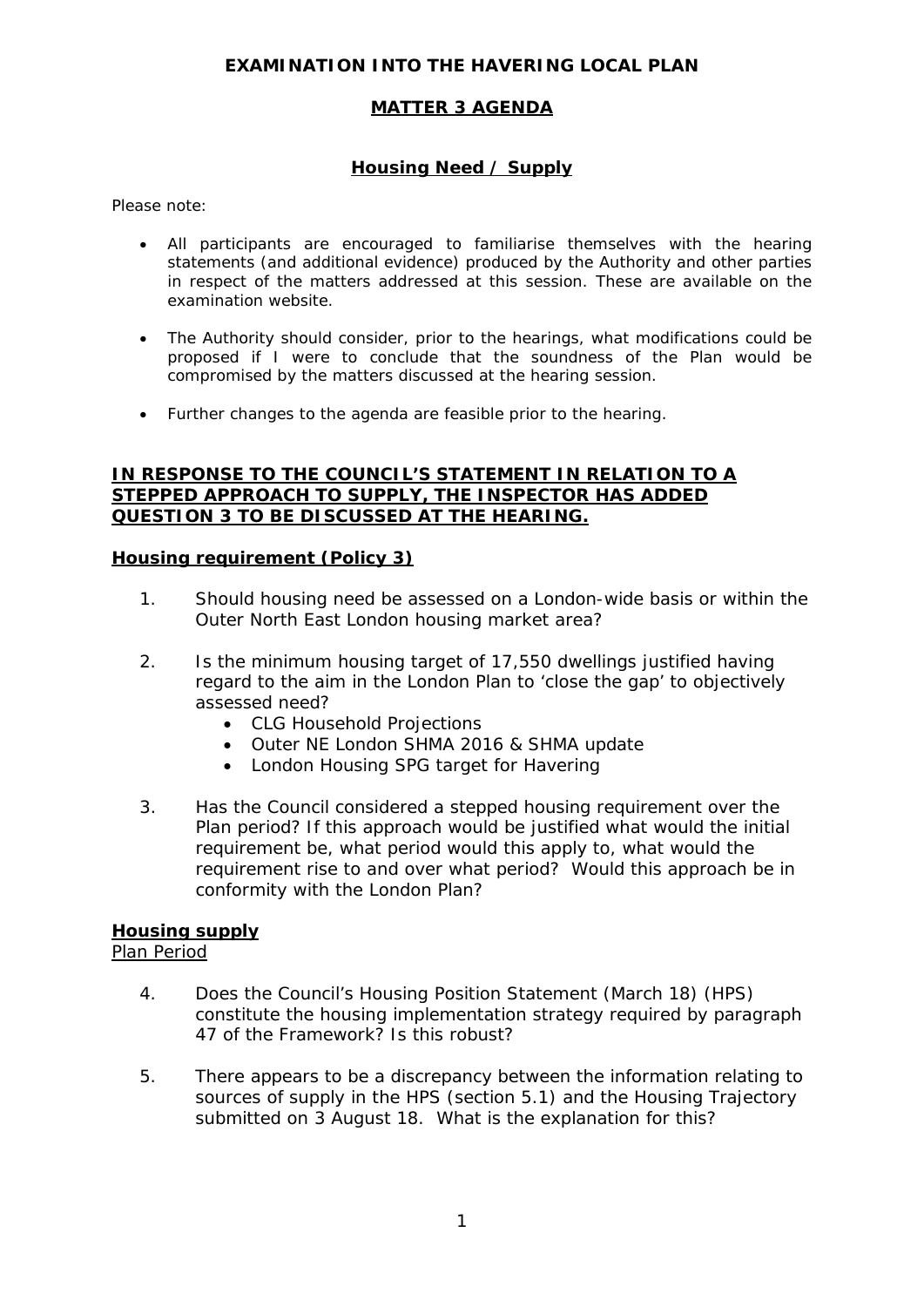# **EXAMINATION INTO THE HAVERING LOCAL PLAN**

#### **MATTER 3 AGENDA**

- 6. What is the estimated total supply of new housing in the Plan period 2016-2031? How does this compare with the housing target for the Plan period?
	- Supply identified in Policy 1, paragraph 7.1.7 and Table 1 of the Plan
	- Housing Position Statement (HPS)
	- Housing Trajectory for Plan period
- 7. Examination of the sources of supply from the trajectory / HPS
	- How robust are the sources?
	- Should there be discounting of sites with planning permission / pre-application sites / applications to be determined?
	- Are densities suitable?
	- Are the sites deliverable and developable in accordance with paragraph 47 of the National Planning Policy Framework?
- 8. Have all sources of supply been explored? What steps has the Council taken to demonstrate that this is the case?
- 9. How will the Plan take on board any altered housing targets from the Draft London Plan once adopted?

#### 5 yr Housing Land Supply

- 10. What is the delivery against target situation at the beginning of the Plan period in 2016?
- 11. Has there been persistent under delivery of housing? Is a 20% buffer justified?
- 12. In the HPS, the Council has added the 20% buffer to the housing land supply prior to adding the shortfall in delivery. What is the justification for this approach?
- 13. Discussion on the requirement for a five year supply accommodating the shortfall since 2016 and including a buffer as set out in Table 4 of the Council's statement.
- 14. How does this compare with the supply over that period?
- 15. How should the shortfall in delivery since 2016 be dealt with? Should the 'Liverpool' or 'Sedgefield' approach be used?
- 16. How would the requirement identified in Table 5 of the Council's statement compare with the identified supply over that period?
- 17. Is it appropriate to have a stepped approach to housing supply over a period of 10 years?